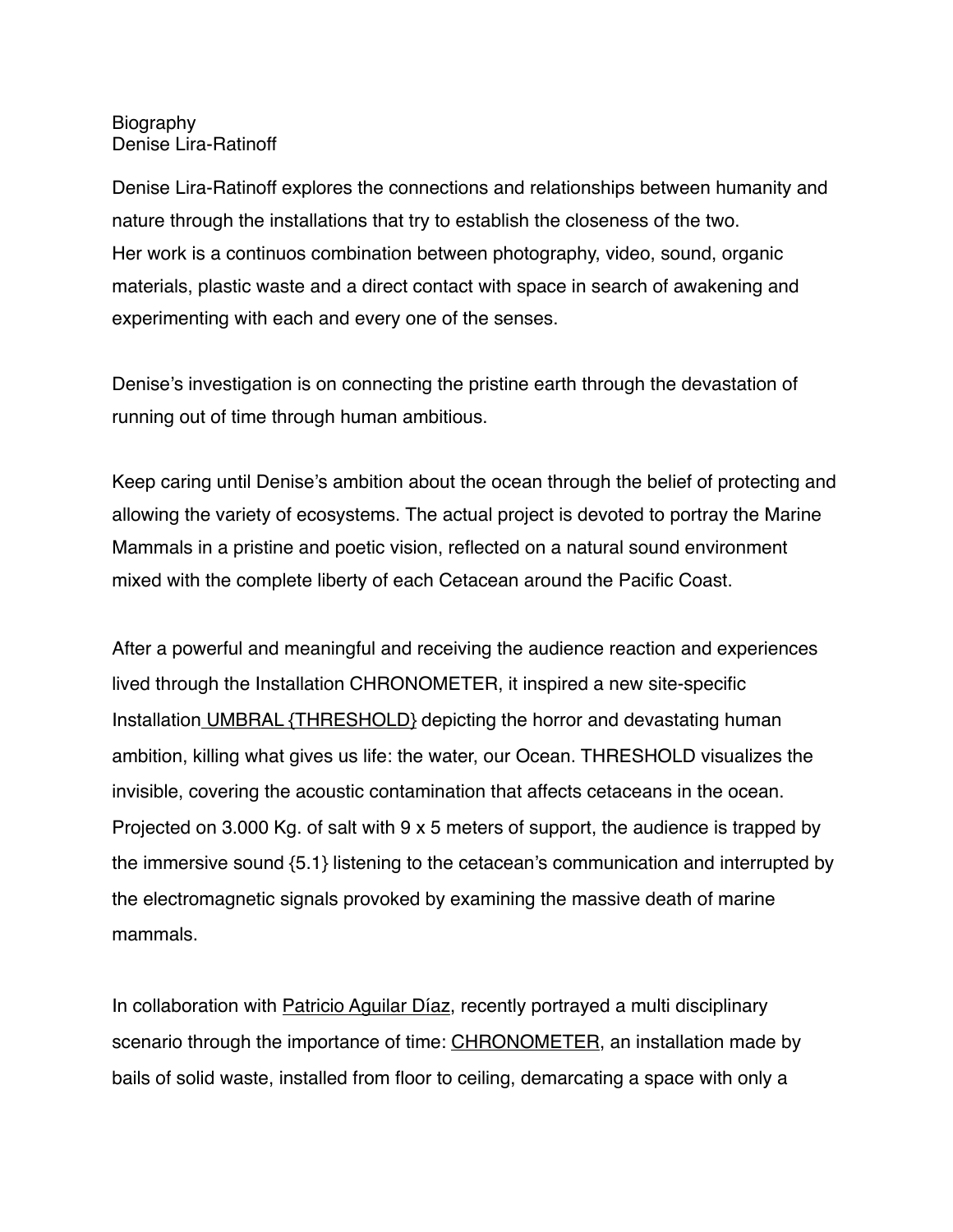narrow hallway that the spectator visits, a highly reflective steel flooring emulating a mirror, feeling the suffocation of the waste that surrounds him. Continuing the walk within this labyrinth of waste that surrounds him he finds glass that ends the walk through which a photograph of a glacier attached to a black wall can be seen. Under the glacier's photograph there is a digital chronometer that indicates the passage of time. The pulse, the constant throb of time. The pulse, the constant throb of threat. All of this being able to hear in the environment the striking chant of the whales.

This site-specific installation needs to be felt, experienced and contemplated in order to isolate oneself in the silence of the architecture, put together by the waste bails, in order to completely isolate any noise, so that the sound of the whales can dialogue with the inner-self of each human being.

A symphony in devastation.

A sea of images exhibited as a viewpoint, where a cascade of solid waste falls as a manifestation of the deepest fault in the ocean.At the highest room the spectator was able to visualize, feeling the elevation of his own body, this great precipice.The silence of the animals that suffer...how can we stop the destruction? The noise accumulation is completely changing the ecosystem underwater.The installation creates awareness and educates with information regarding oceans, its contamination due to plastic waste and the growing threat that this signifies.

This project is a battle cry and an action to defend our planet and life in our oceans, therefore our present and our future.Beginning with this fact, it hopes to be an alert and a call for action to our society regarding the growing and alarming problem of contamination.

The large industry is filling our planet with plastic that mostly goes to the oceans, contaminating the water and affecting life, from microscopic organisms to large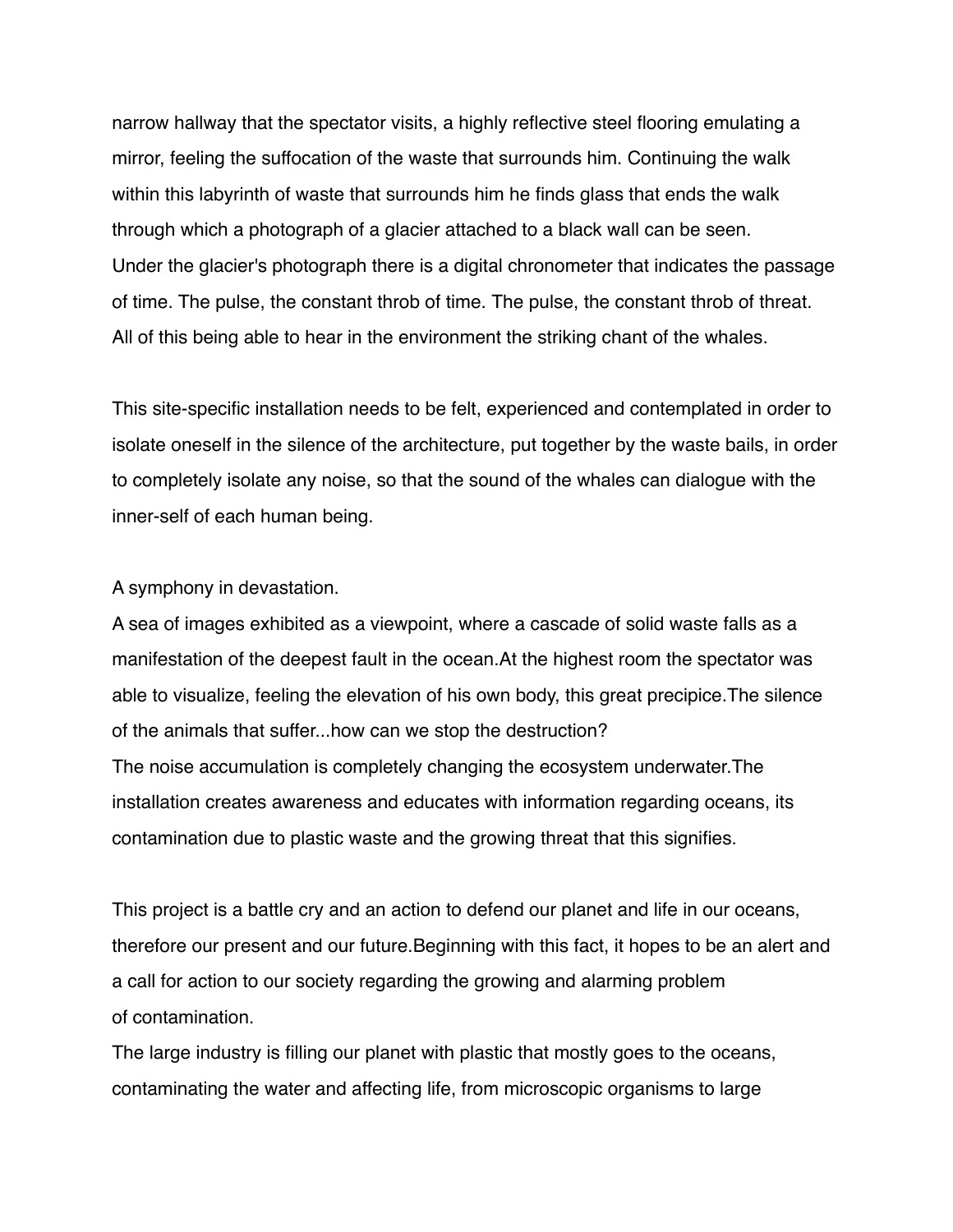mammals such as whales and with that said all the ecosystems in the planet.This is already threatened by climate change and deforestation also originated by the industrial activity.CHRONOMETER wants to contribute making the danger that threatens us visible, helping us in changing our consumption patterns and explaining the need to lessen the production and usage of disposable plastics and caring for our oceans, so important for the biodiversity and ecological balance. It is an active manifestation searching for a better life and environment for the present and future of mankind.No-one can remain indifferent regarding the continuous death of marine animals caused by eating plastic, the alteration in their environment and in addition the generalized contamination in the ecosystems."The ear is the entry of the soul of a whale". The time is now !

In Tokyo, Japan at Jica Global Plaza Denise presented one of her emblematic photographs of her trilogy *Breathe-Respirar.* Under Enrique Rivera as curator the exhibition called *[Waves and Ripples](https://www.deniseliraratinoff.com/waves-and-ripples)* presents *desert 101*, from the series *Desert*, portraying the Lascar volcano crater with a 5,592 m.s.n.m altitude in the North of Chile.

"*This life experience leaves you with a legacy of humility insofar as the perception of the world. It is a before and an after*" Denise commentates.

In Düsseldorf, Germany at the Photography Museum NRW-Forum, Denise was proud to present her fantastic crater photograph (270 x 180 cm.) of the Lascar volcano, at the *Grieger Relaunch* exhibition together with some of the most renowned photographers in the world.

"*She succeeds in creating these magnificent works using her camera, courage and endurance, traversing landscapes otherwise inaccessible without extreme training, determination and focus; her discipline, endless energy and vision allowing for the*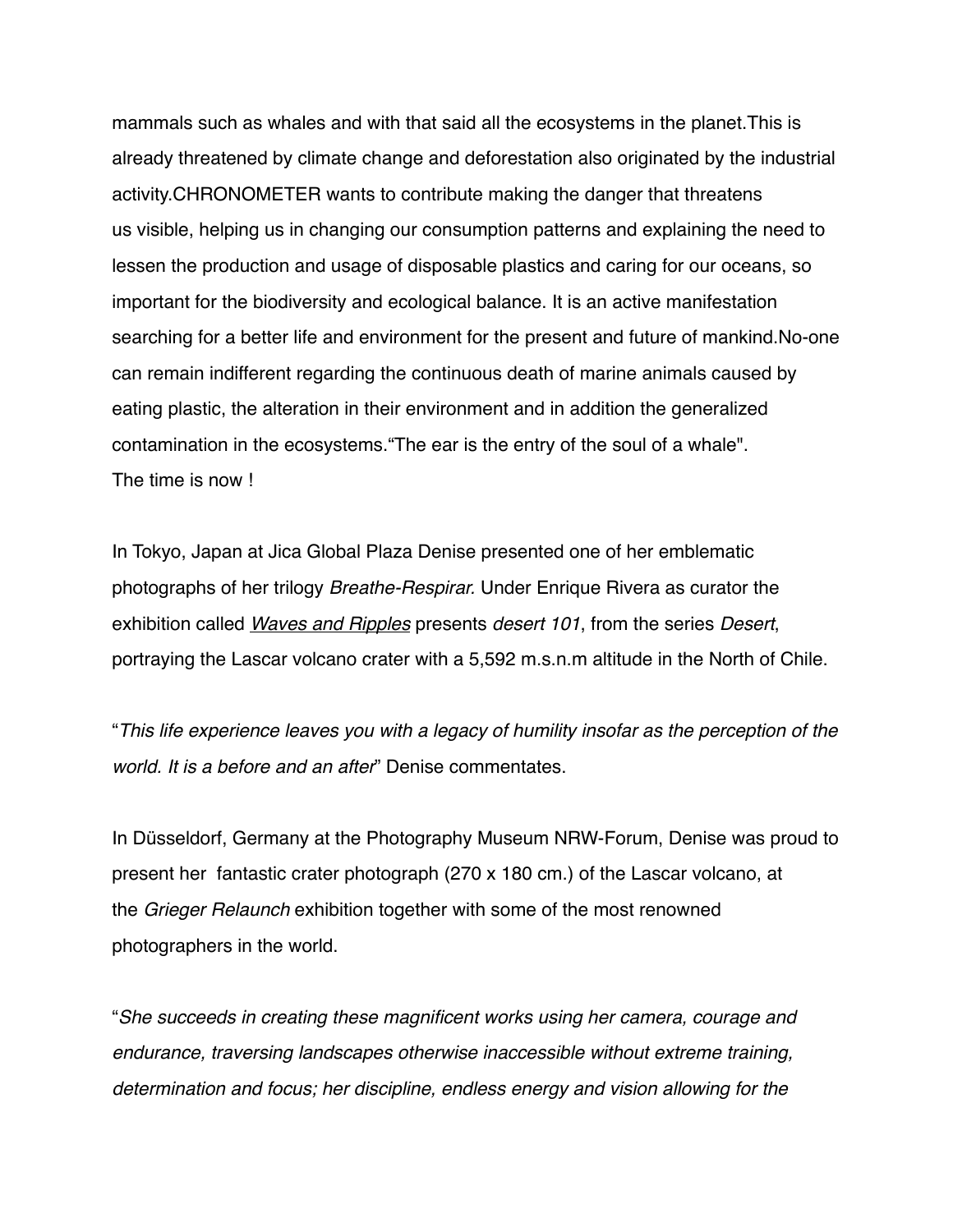*perfect marriage of the marvels of nature and photographic art. We are very proud to have worked with Denise on this series. The effect of depth is supported by Denise's choice of material – a combination of 6mm acrylic glass, high gloss, rich contrast Fuji Flex paper, DIASEC® mounted on AluDibond, and presented without a frame to achieve a borderless impression of the image.*" Hannah Pierce commentates.

Denise was proud to be part as one of the chilean photographers at a conference on *Woman Photographers* presented by The National Museum of Woman in the Arts, UBS and Christie's, Santiago, Chile.

Denise's just received a nomination with her photograph *ALMA, The Atacama Large Millimeter Array,* at the 10th Annual International Color Award Photography, Worldwide.

In 2017, Denise Lira-Ratinoff had a solo exhibition in Switzerland on her trilogy *sand ice water*.

Denise Lira-Ratinoff's photography book 16:03:27 is now part of the collection at the libraries of Solomon R. Guggenheim Museum, Museum of Modern Art MOMA and International Center of Photography ICP in New York, The Museum of Fine Arts Houston, Houston, United States, Musée National d'Art Moderne, Bibliothèque Kandinsky, Centre Pompidou in Paris, France and Museo Nacional de Bellas Artes in Chile.

Denise's received an Honorable Mention at the 9th International Award Honoring Color Photography, with her photograph *Atacama Desert* from the Trilogy Natural Cycles of Nature, Worldwide.

A photograph from Denise's series Glaciers was featured at Christie's New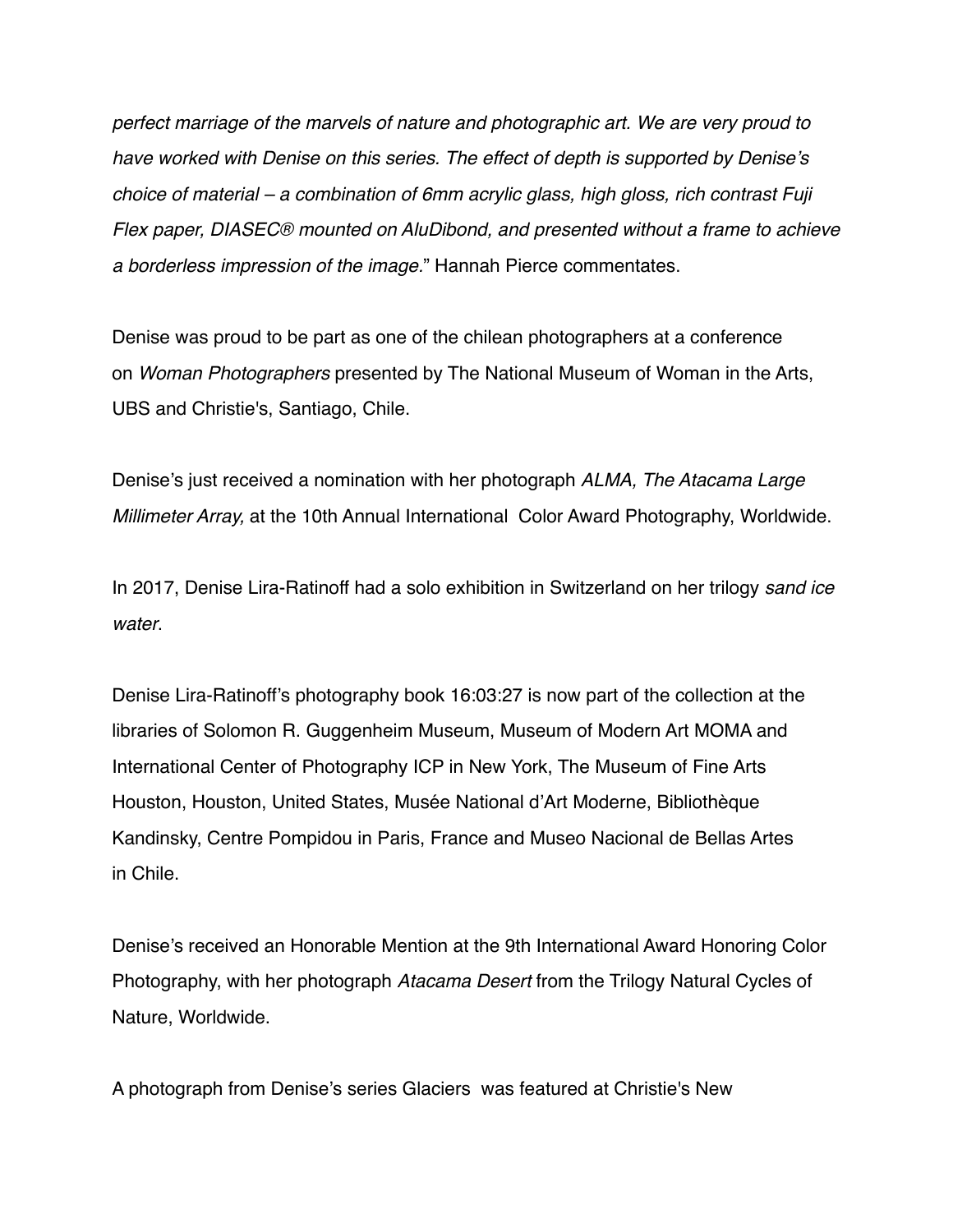York. Christie's Green Auction, the 40th Anniversary of Earth Day a Bid to Save the Earth.

PINTA New York 2009, The Modern & Contemporary Latin American Art Fair, MBA Lazard Bank bought a photograph of Denise Lira-Ratinoff's series Glaciers for its itinerant collection of Latin American Art.

Denise Lira-Ratinoff's Installation *At First Sight II* was named "Best Art Event of the Year". Best of Atlanta 2008, United States.

Openmade publishes Denise Lira-Ratinoff's Photography Book 16:03:27, a 300 copy limited edition book, each copy numbered and signed.

This book explores the concept of time and questions the public awareness of the importance of time through images of glaciers.

Commission for Chilean Government for a Monumental Installation, SCL, CL

Awarded Best Young Artist, First Prize, XXI National Competition of Art, CL

She has received numerous awards including Honorable Mention at the 9th International Award Honorig Color Photography, the 2008 "Best Art Event of the Year", Atlanta, Georgia, United States and 1999 Best Young Artist of the Year, Chile. Denise's works are included in public and private collections in Europe, North America and South America. She has held individual exhibitions in Chile, Peru, Cuba, United States, Switzerland and participated in numerous group exhibitions in Chile, Argentina, Brazil, Peru, El Salvador, Mexico, United States, Japan, Germany and Switzerland.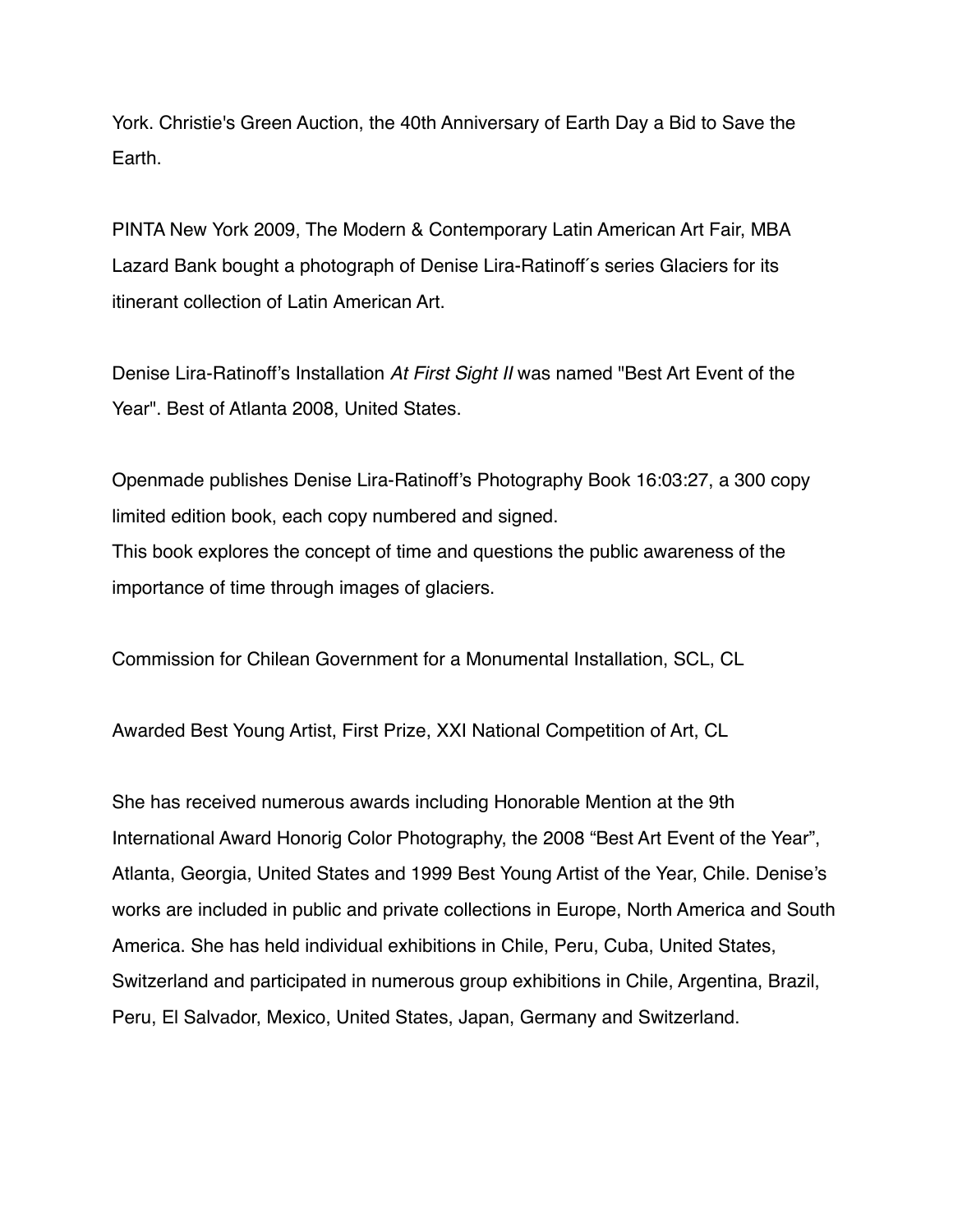Openmade publishes Denise Lira-Ratinoff's Photography Book 16:03:27, a 300 copy limited edition book, each copy numbered and signed. This book explores the concept of time and questions the public awareness of the importance of time through images of glaciers. The book 16:03:27 is now part of the collection at the libraries of Solomon R. Guggenheim Museum, Museum of Modern Art MOMA, International Center of Photography ICP in New York (USA), Musée National d'Art Moderne Bibliothèque Kandinsky, Centre Pompidou in Paris (France) and Museo Nacional de Bellas Artes in Santiago (Chile).

Denise was born in Chile and currently lives and works between Chile, United States and Germany.

In Chile, one of the most emblematic installations took place in 2000. With her peer video artist Isabel Garcia, Denise Lira-Ratinoff created ["Art for the Sighted, KM 9 Route](https://www.deniseliraratinoff.com/copia-de-straw-house-1)  [68"](https://www.deniseliraratinoff.com/copia-de-straw-house-1), an installation placed close to the airport and along the highway. The installation was seen at high speed from the connector, from cars arriving or departing the city and from the planes taking off and landing. "Art for the Sighted, KM 9 Route 68" was based on the principle of visual perception, understanding and association of reality; the subject was to relate the image and the reality as the work itself with the place.

Utilizing architectural elements, it poses a game of perceptual relationships between the territory and the ones that function within it. The project was a triptych that consisted of an enormous straw house made of 5000 bails of a geometric volume of 140 square meters and two billboards of 12 meters by 4 meters each with 4 photographic images generating in the spectator a reflection between the "image and the imaginary".

Later, amongst boldo modules (a tropical herb that only blossoms at night) and total darkness in one of the spaces at Museo Casa Colorada (Red House Museum), in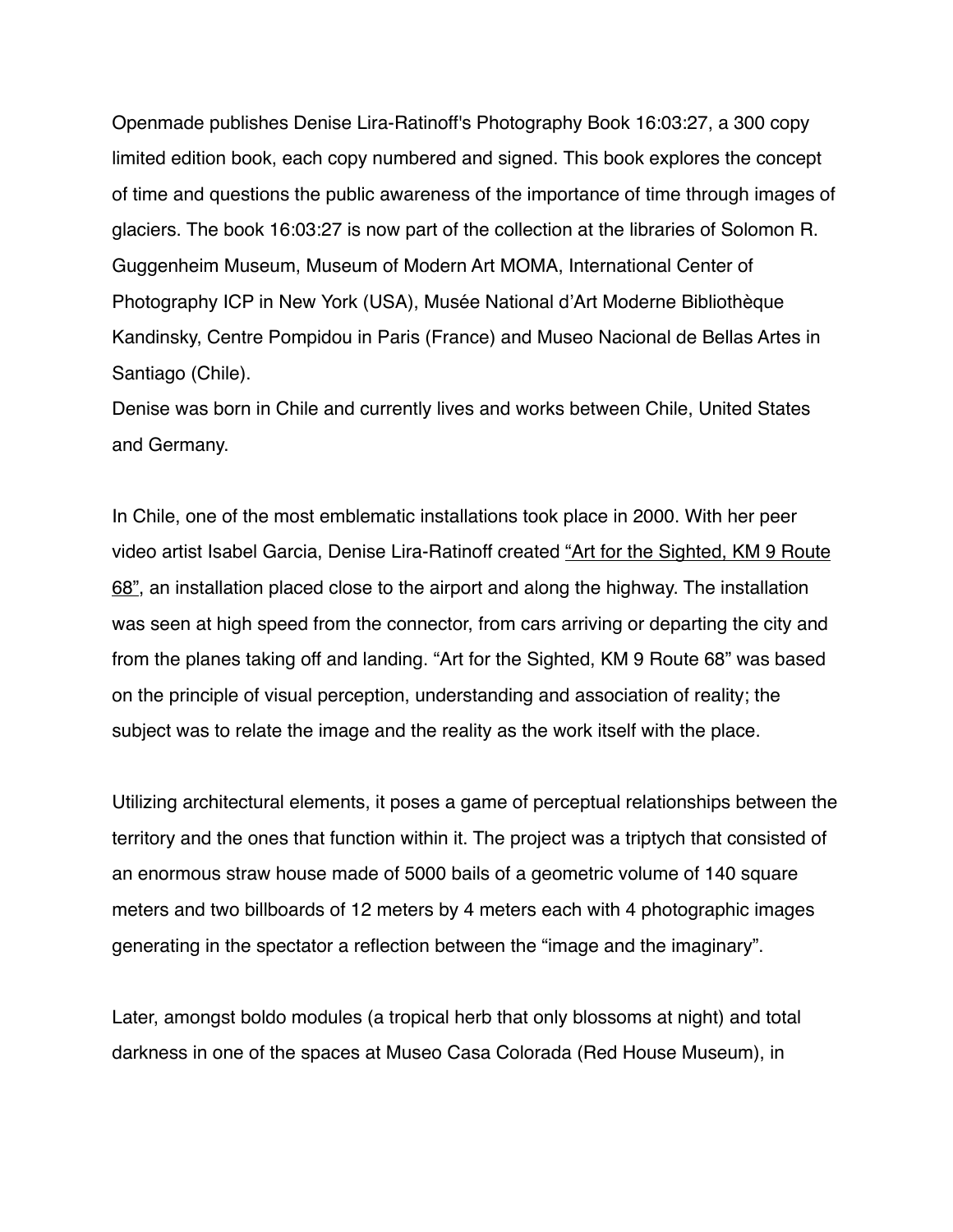Santiago, Chile, Denise presented a new installation named ["Nicatgenias"](https://www.deniseliraratinoff.com/copia-de-nictagenias-1) (flowers that only open in the dark).

This was an invitation based exclusively on the senses of smell and touch. In the form of bricks, it was built of four large walls the size of the entire room, allowing only a narrow walkway to be traversed through the perimeter and for the spectator to encounter a massive wall of boldo bails, disallowing any other view. There was a great vacuum in the space, but it was contained by the scent.

The intention was to make us re-direct our perception, exploring plastically seldomtouched territories.

It was through this project, that Denise Lira-Ratinoff was invited to present her photoinstallation ["Chepica-Bermuda"](https://www.deniseliraratinoff.com/copia-de-chepica-bermuda-1) in Lima, Peru, utilizing photographs, videos and Bermuda grass.

Its objective was to establish a rapport between nature and culture, observing the vegetable versatility with all of its senses and confronting the simplicity of things. The monotony and monochromatic shape of this element, induces recognition of the strength of nature.

The intense scent of the earth within a given light space transports us to a special frame of mind, quiet, sensitive and makes us want to travel through memories and sensations.

After experimenting with several organic matters and interacting not only with the audience, but as well having a constant dialogue between nature and the use of new technologies, Denise Lira-Ratinoff presented her new proposal "at first sight I ", where she did an in-depth analysis of the senses. Her subject matters were reduced to the essentials: sky, water and grass. These were direct and precise images that deal with universal elements and need no translation. Here is, when her primary objective opts for anonymity of the photograph taken.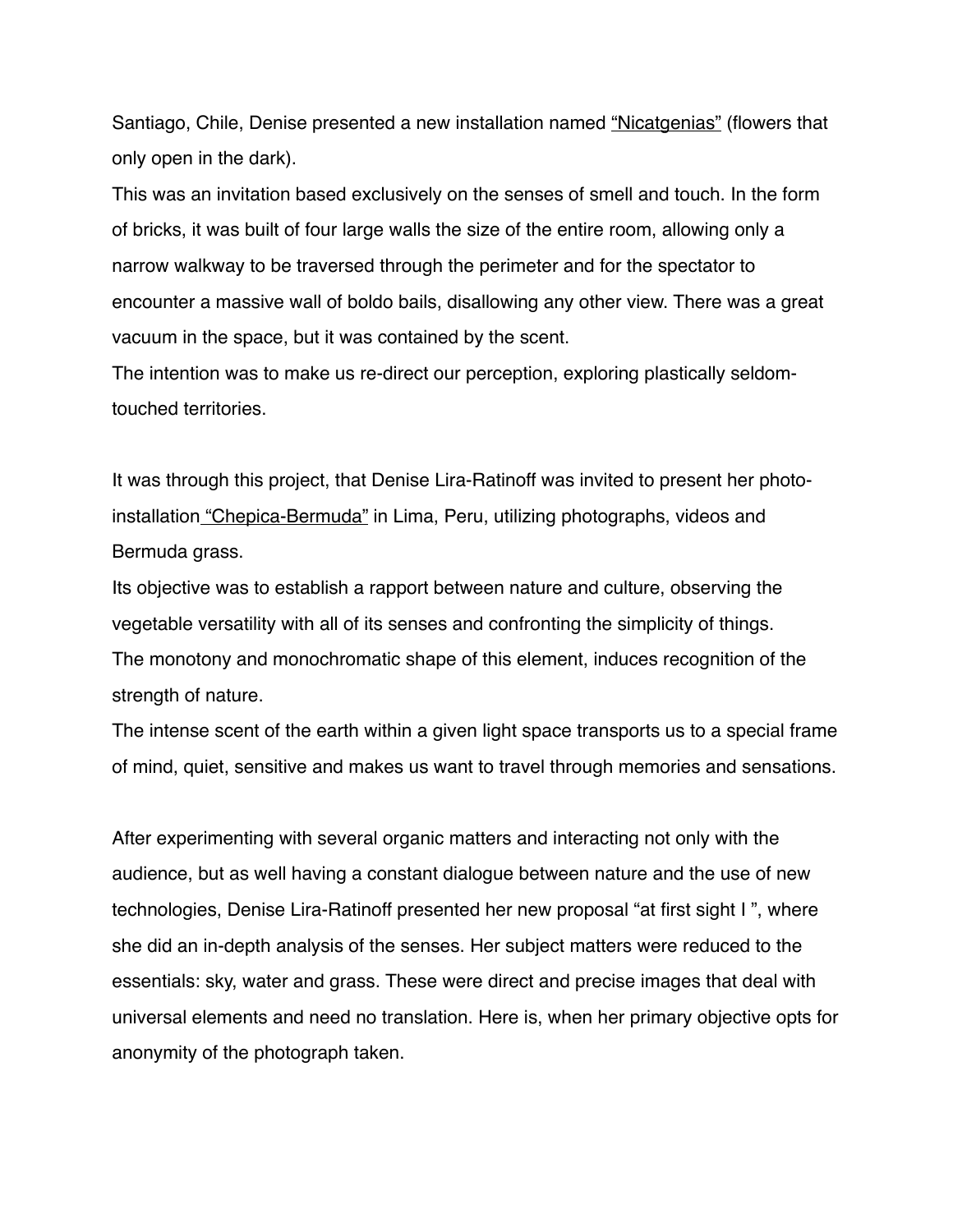It was presented as a photo-installation where the viewer was able to see horizontal lines of light within total darkness. The only source of light came from the images.

After the results of "at first sight I " by using new technologies and using the physical space as an element to allow the audience to interact with each photograph, Denise developed a new concept not only regarding the photographs, but also the importance of the environment as a scenario of visual impact. Here was when "at first sight II " was born.

["at first sight II "](https://www.deniseliraratinoff.com/copia-at-first-sight-ii) was created as a multi-disciplinary project presented on three different platform: a book, a website and a photo-installation. Through photographs of melting and receding glaciers, this trilogy witnesses the immense environmental devastation that is occurring on our planet. Not knowing for how long they will last, is the mystery of time and the state of nature's changes. These photographs constantly questioning the public's awareness of the importance of time, life and death. At a crossroad where life and death meet and from a different perspective, this project was created to invite the audience to see what will no longer exist and what has already melted.

Choosing a loading dock of 8,856 square feet and 177,120 cubic feet (825 square meters and 5775 cubic meters) as the site-specific and preserving it in its raw original condition (with a dumpster and the building's equipment), the photo-installation opened its 14 ft. silver doors and closed them at midnight.

It was comprised of 9 light boxes, 1 HD 47" LCD flat screen display and 2 speakers. The selection of the light boxes was to stress the awareness of time, in terms of the life of each image and how the images disappeared during the period when the light was turned off after the event.

The light became a key element not only to reproduce the images. The absence of light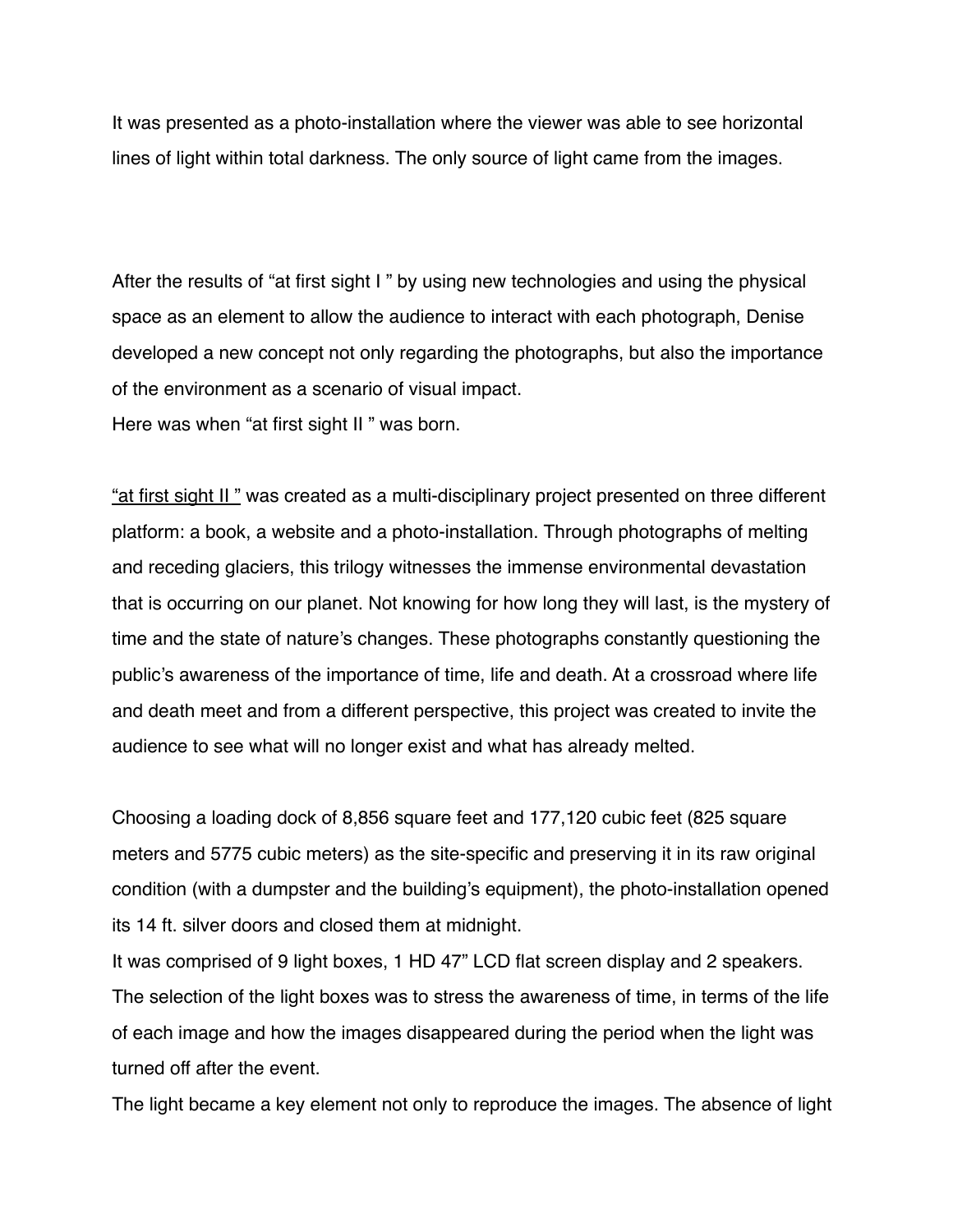in the entire space created the mood for the audience in the otherwise dark space. The objective of the screen that was the same size as the light panels was to present a closed-loop video of all the individual images included in the book.

In addition, Denise decided to fill the space with a particular sound. The idea was born from the non-stop sound of nature and the glaciers that were always screaming. This sound was mixed with the industrial sound of the loading dock, allowing the audience to leave the space with a silent beat in their minds.

After the 6 hours photo-installation, the space returned to a loading dock, without any evidence of the event having occurred. Everything was gone, as were the images of icebergs that have now also vanished.

After the website was launched, the photo-installation ended and the book was sold out, "at first sight II " is shifting to a different phase in the same manner as the glaciers are. Never again in the same setting, the series Glaciers will be presented in different scenarios. The disappearing is what will stay in our memory and is what makes us see things from a different perspective.

"at first sight " is an ongoing project in which each different phase is envisioned on a search to discover the senses through the emotions of a first glance. It is a meeting of the senses produced by facing the unpredictable.

After a successful experience with her projects "at first sight I" and "at first sight II", which was named Best Art Event of the Year, Denise presented "at first sight III", which is called *Breathe-Respirar* and was presented at the Patricia Ready Gallery in Santiago, Chile with a massive people reaction. Actually is researching on plastic and acoustic pollution in the Ocean.